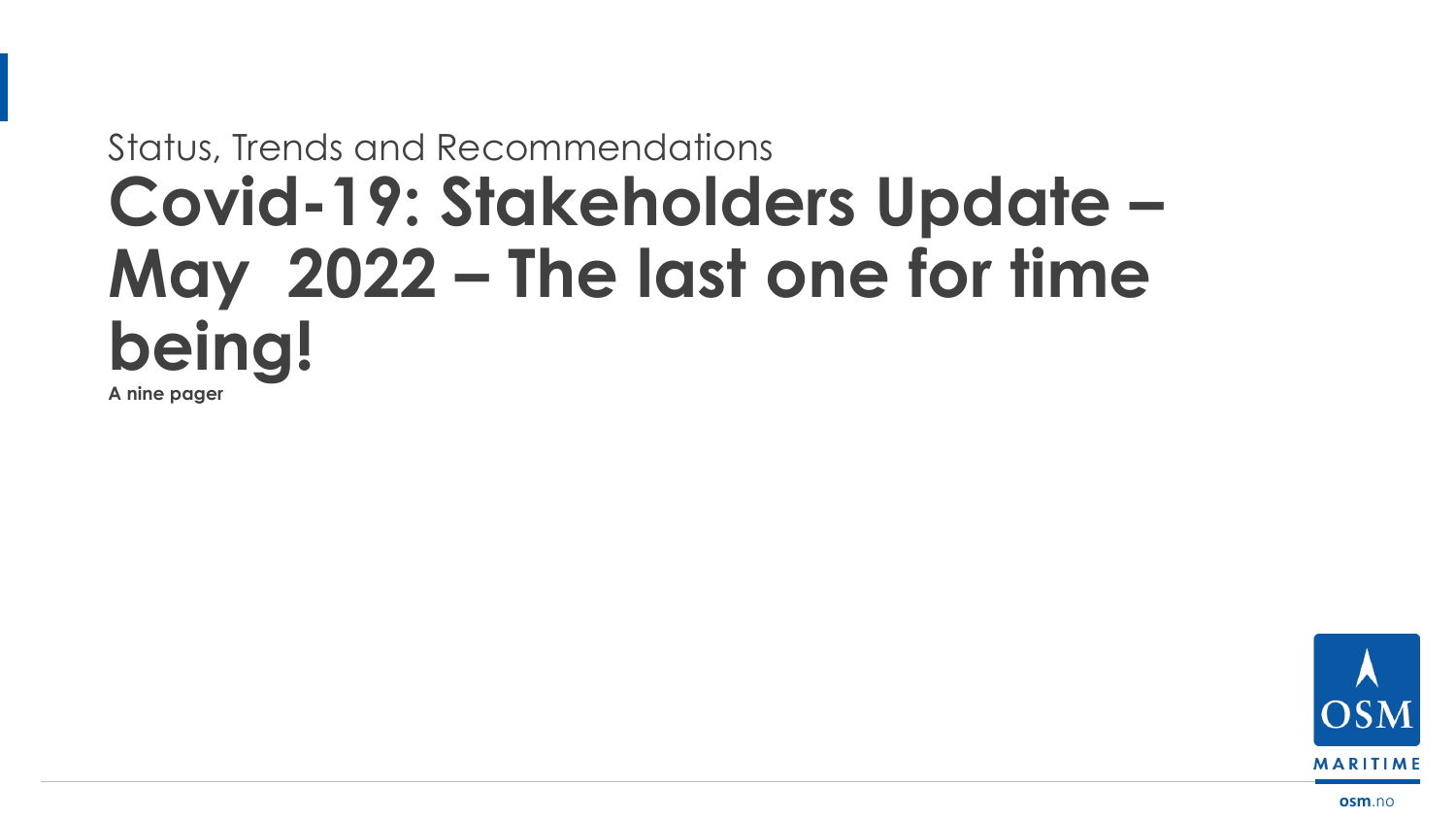#### **Global epidemiological situation**

Globally, the number of new weekly cases has continued the declining trend observed since a peak in January 2022. During the week of 16 through 22 May 2022, over 3.7 million cases were reported, a 3% decrease as compared to the previous week (figure 1). The number of new weekly deaths also continues to decline, with over 9000 fatalities reported, representing an 11% decrease as compared to the previous week.

At the regional level, the number of new weekly cases increased in the Region of the Americas (+13%) and in the Western Pacific Region (+6%), while decreasing trends were observed in the remaining four regions. The number of new weekly deaths increased in the Eastern Mediterranean Region (+30%), remained stable in the Western Pacific and the Region of the Americas (both <1%), and decreased in the other three regions.

| Table 1. Newly reported and cumulative COVID-19 confirmed cases and deaths, by WHO Region, as of 22 May 2022** |  |
|----------------------------------------------------------------------------------------------------------------|--|
|----------------------------------------------------------------------------------------------------------------|--|

| <b>WHO Region</b>        | <b>New cases</b><br>in last 7<br>days (%) | Change in new<br>cases in last 7<br>days $*$ | <b>Cumulative</b><br>cases (%) | <b>New deaths in</b><br>last 7 days (%) | Change in new<br>deaths in last 7<br>days $*$ | <b>Cumulative</b><br>deaths $(\%)$ |
|--------------------------|-------------------------------------------|----------------------------------------------|--------------------------------|-----------------------------------------|-----------------------------------------------|------------------------------------|
| <b>Western Pacific</b>   | 1 443 519<br>(39%)                        | 6%                                           | 58 656 813<br>(11%)            | 1 2 7 1<br>(13%)                        | $< 1\%$                                       | 228 974<br>(4%)                    |
| Europe                   | 1 119 084<br>(30%)                        | $-20%$                                       | 219 662 866<br>(42%)           | 3574<br>(38%)                           | $-23%$                                        | 2 007 375<br>(32%)                 |
| Americas                 | 1036740<br>(28%)                          | 13%                                          | 155 877 294<br>(30%)           | 3675<br>(39%)                           | $< 1\%$                                       | 2737863<br>(44%)                   |
| South-East Asia          | 54 768<br>(1%)                            | $-23%$                                       | 58 071 838<br>(11%)            | 539<br>(6%)                             | $-12%$                                        | 788 157<br>(13%)                   |
| Africa                   | 49 633<br>(1%)                            | $-24%$                                       | 8 949 290<br>(2%)              | 208<br>(2%)                             | $-22%$                                        | 172 308<br>(3%)                    |
| Eastern<br>Mediterranean | 17335<br>$( < 1\%)$                       | $-12%$                                       | 21 751 611<br>(4%)             | 173<br>(2%)                             | 30%                                           | 342 717<br>(5%)                    |
| Global                   | 3721079<br>(100%)                         | $-3%$                                        | 522 970 476<br>(100%)          | 9440<br>(100%)                          | $-11%$                                        | 6 277 407<br>(100%)                |





These trends should be interpreted with caution as several countries have been progressively changing COVID-19 testing strategies, resulting in lower overall numbers of tests performed and consequently lower numbers of cases detected.

At the country level, the highest number of new weekly cases were reported from the United States of America (713 882 new cases; +18%), China (543 290 new cases; +39%), Australia (360 323 new cases; +8%), Germany (268 396 new cases; -35%), and Japan (249 210 new cases; -11%).

The highest number of new weekly deaths were reported from the United States of America (1 957 new deaths; +2%), Italy (736 new deaths; -4%), Brazil (713 new deaths; +3%), the Russian Federation (680 new deaths; -6%), and Spain (564 new deaths; +118%).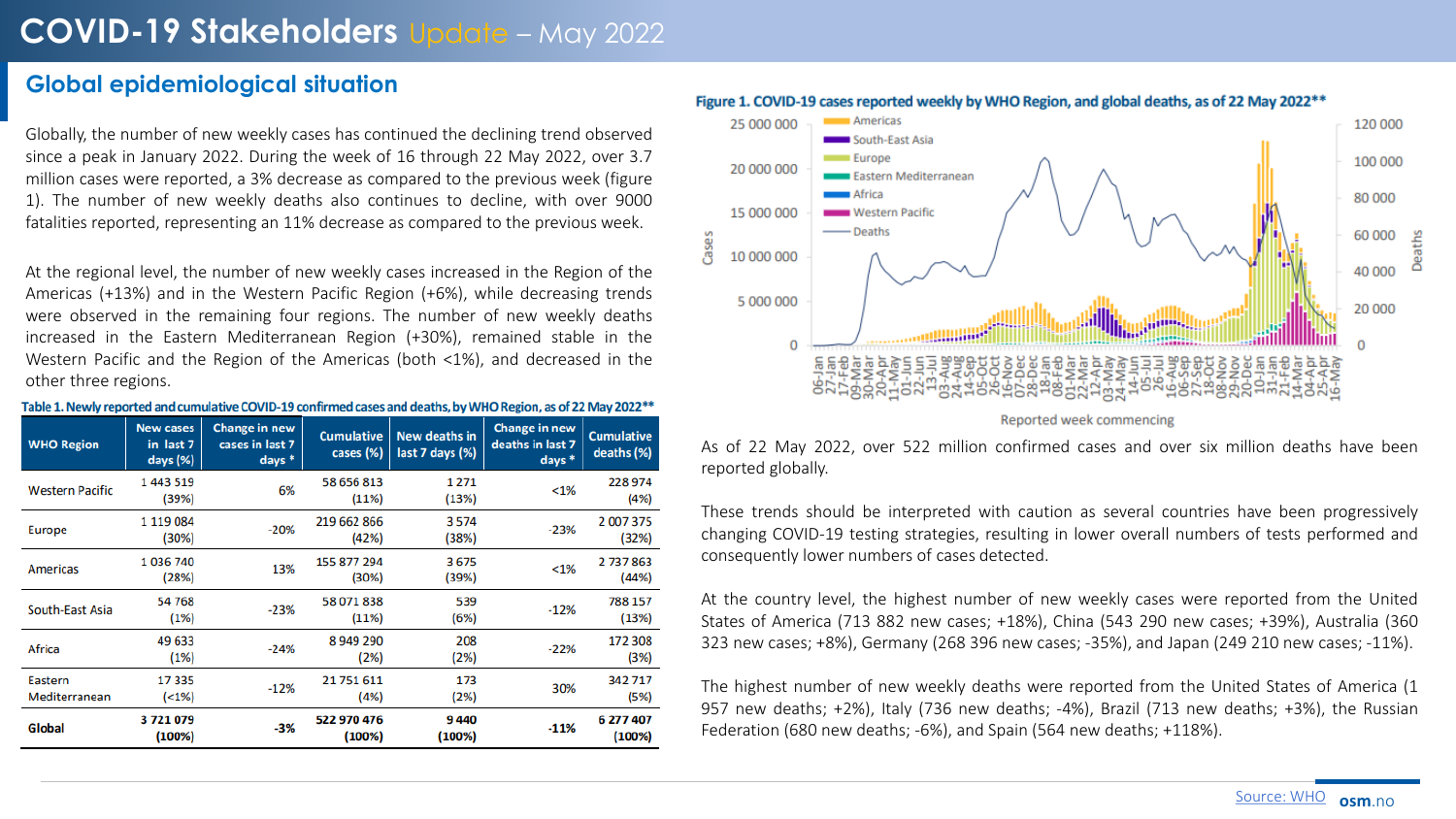### **Covid-19: OSM new infections**

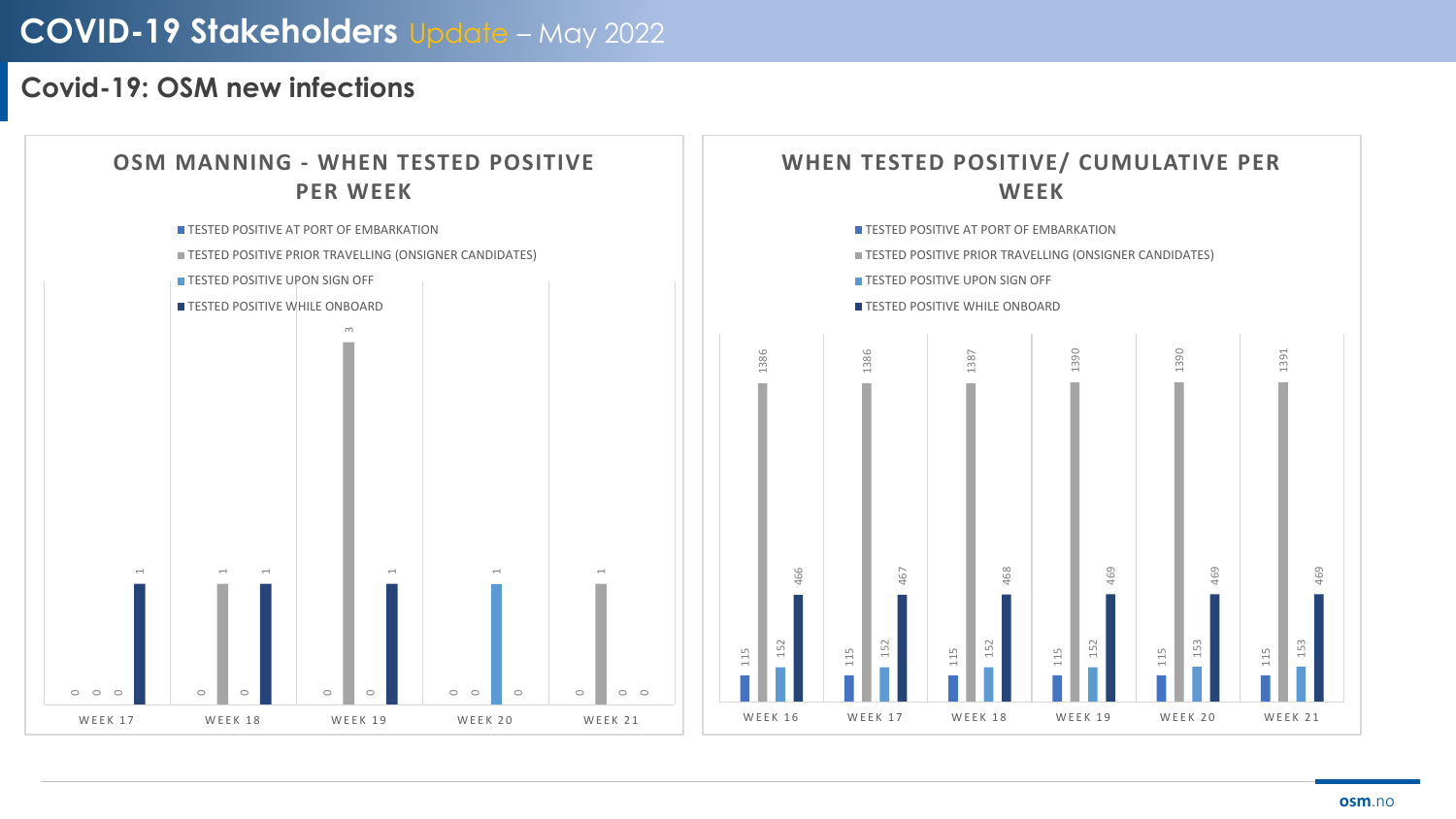#### **Covid-19: OSM new infections**



#### **Positivity Rate:**

For the respective week we have calculated the whole number of tested OSM seafarers and compared it with the number of positive results. If there was a multiple testing of a person, it was counted as one with respective outcome. We have pictured it by showing the different local percentages. E.g. Poland had 1 positive case out of 45 tested which equals to 2%. The case of Poland is the only one reported for this week.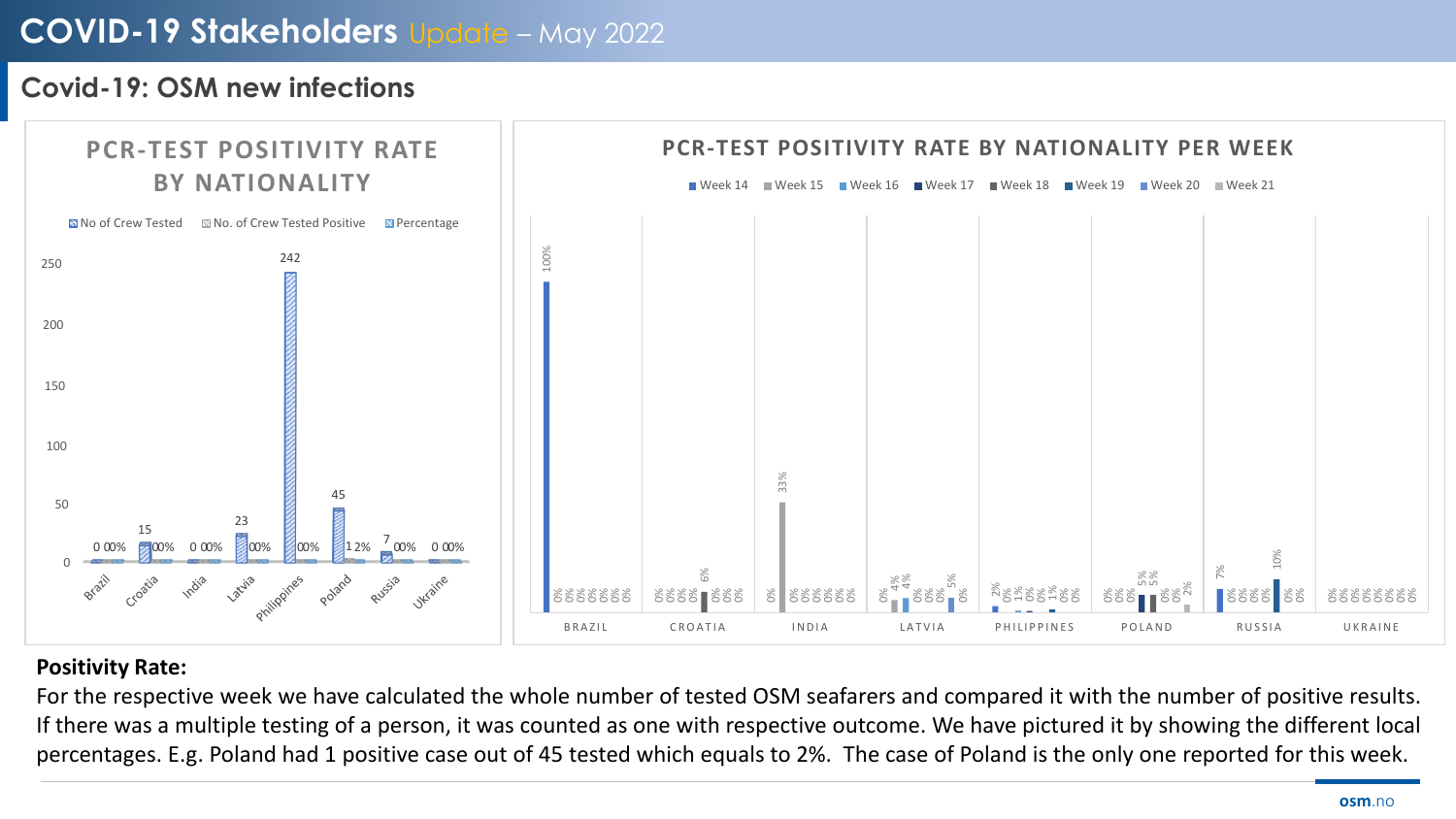### **Covid-19: OSM new infections**

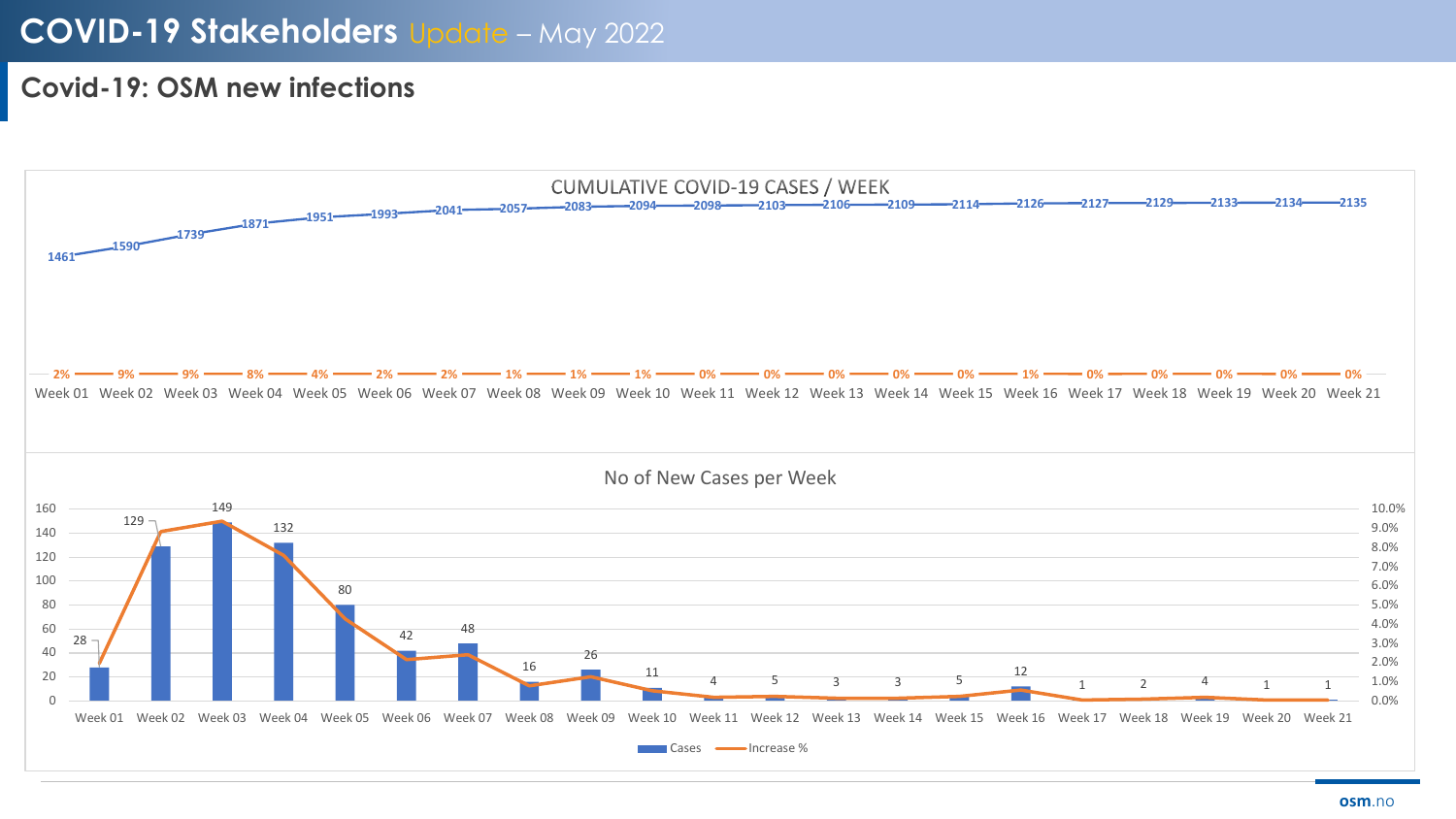## **Covid-19: New infection ratio worldwide**

#### 0.3000000 1.6000000 0.2500000  $-$ China 1.4000000 Brazil 1.2000000 Croatia 0.2000000 Germany **Percentage** 1.0000000 India 0.1500000 0.8000000 **Latvia** Norway 0.6000000 0.1000000 Philippines 0.4000000 Poland Russia 0.0500000 0.2000000 **-Ukraine** 0.0000000 Apple 1 S. May 1 May 1 May 1 S. May 1 May 1 May 1 May 1 May 1 May 1 May 1 May 1 May 1 May 1 May 1 May 1 May 1 USA **HARY 1.500Y 2012/24** 0.0000000 A 31-May South Africa May 12/04 **1/21 Allay May 1218Y 124 May** hay May 1/24 May hay Anay **Hyla** 1/ay 1/ay **1/24 May** 7-May 9-May 13-May 15-May 3-May 5-May Denmark **Sweden Cyprus** Singapore **Supermark** Australia **Date** Mexico **I**Malaysia **I**Malaysia Portugal

New infections in % of population

Looking at the home countries of our seafarers we want to give an overview about trends and threats. In order to have a comparable base the number of daily new infections has been put in relation to the number of inhabitants – resulting in a percentage figure. It has to be considered that infection figures are also increasing in case a country decides to go for a higher testing frequency due to the extremely high dark figure of infections without symptoms. We see in the graphs the trend that figures are going down now generally. Presently Portugal, Australia and Singapore are facing some few infections still.

Sources: [WikipediaThe New](http://en.wikipedia.org/wiki/Template:COVID-19_pandemic_data)  [York TimesJHU CSSE COVID-19](https://www.nytimes.com/interactive/2020/us/coronavirus-us-cases.html) [DataEuropäisches Zentrum für](https://www.ecdc.europa.eu/en/publications-data/download-todays-data-geographic-distribution-covid-19-cases-worldwide) die Prävention und die Kontrolle von Krankheiten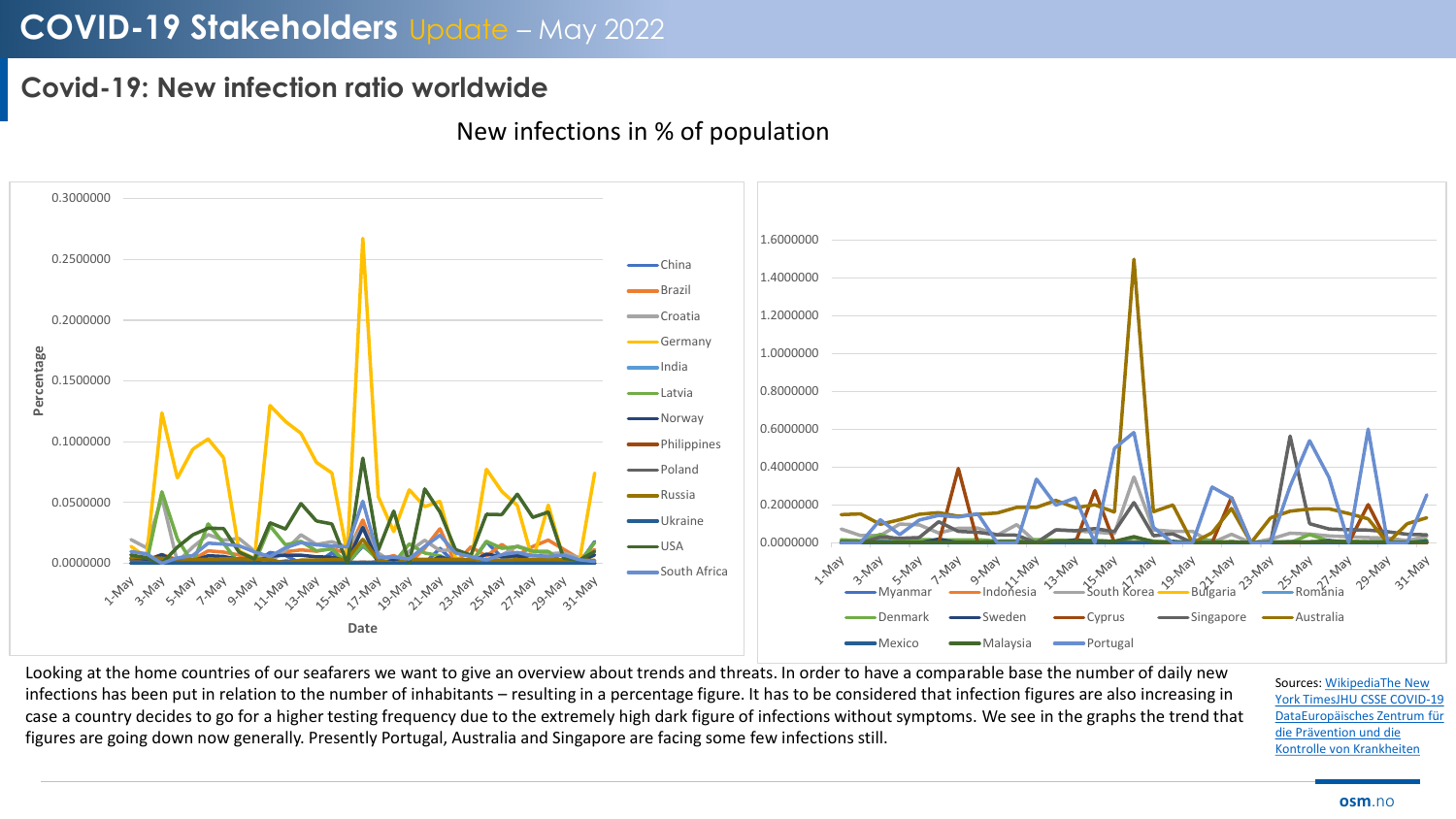#### **Covid-19: Fatality ratio I - worldwide**



We are observing that the level of new infections is not any longer a suitable "fever thermometer" for the situation of this pandemic – at least not as the only one. This particularly is the case in countries with a high percentage of vaccinated inhabitants. In most of these countries people have been vaccinated already who are the most vulnerable, like the ones having health issues or elderly people. In turn if infections are occurring then it will more affect people who –in average- are younger and/or less sick. Accordingly infections there (only in the mentioned countries of high vaccination ratios!) are leading less likely to hospitalization or even fatalities. Consequently if an increasing number of fatalities has to be noted then most likely

Sources: [WikipediaThe New York](http://en.wikipedia.org/wiki/Template:COVID-19_pandemic_data) [TimesJHU CSSE COVID-19](https://www.nytimes.com/interactive/2020/us/coronavirus-us-cases.html)  [DataEuropäisches Zentrum für die](https://github.com/CSSEGISandData/COVID-19)  [Prävention und die Kontrolle von](https://www.ecdc.europa.eu/en/publications-data/download-todays-data-geographic-distribution-covid-19-cases-worldwide)  Krankheiten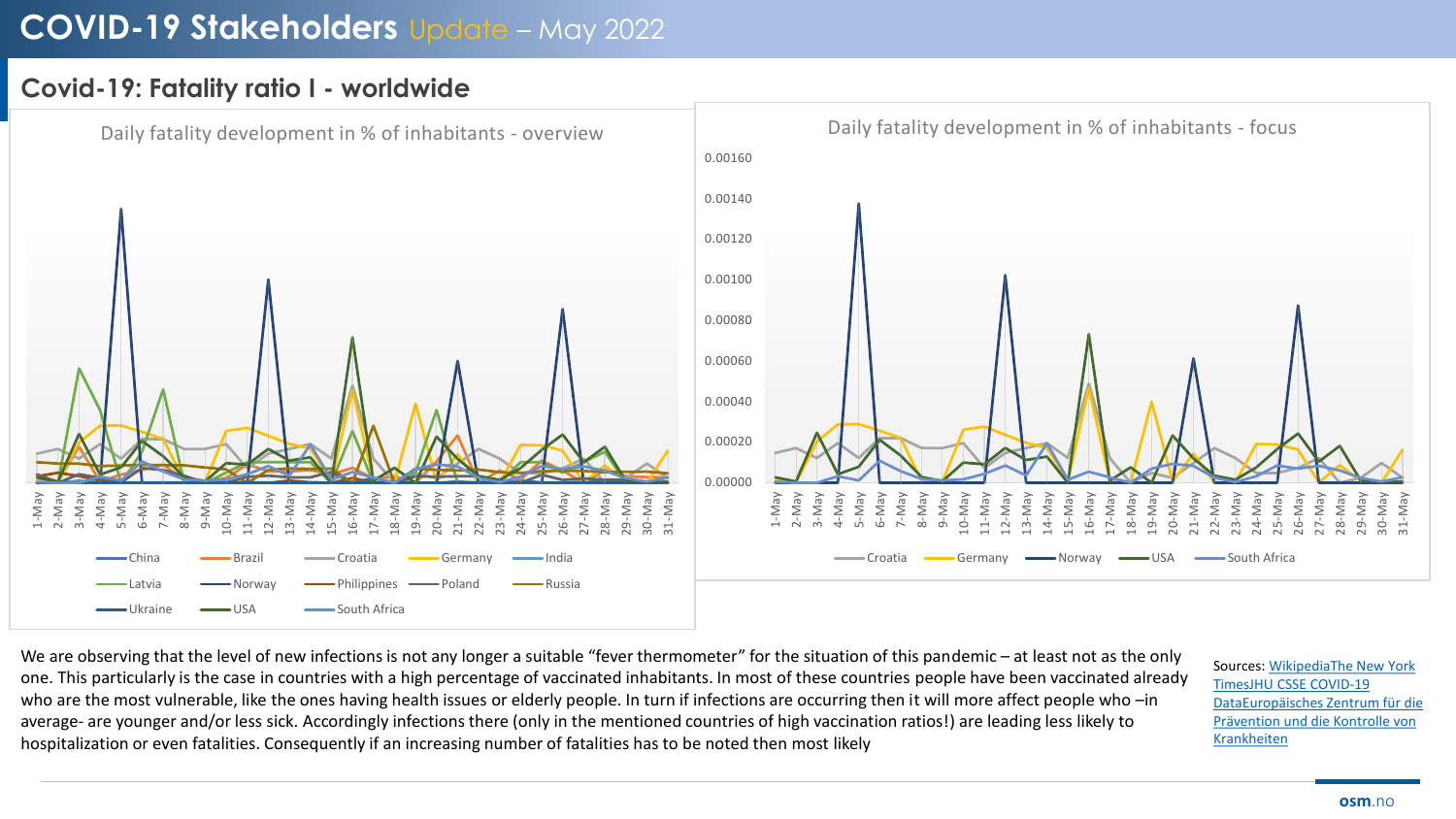### **Covid-19: Fatality ratio II - worldwide**

this needs to be seen as a sign that -beside the most obvious reason that not vaccinated people are affected- the vaccination level is not sufficient any more due to expiry of immunization triggers or/and (much more important!) the influence of new virus strains.

Hence presently it looks like the sickness is affecting less elderly and "vulnerable" people but is turning towards the not vaccinated ones and is more and more finding its victims in this circle. This change is not visible while looking at the numbers of new infections only. The threat of Covid-19 then is recognizable only in numbers of hospitalization and fatalities. The worldwide rate of hospitalization is not available but the one of fatalities is. Hence for time being we will picture new infections and fatalities – both calculated in percentage of inhabitants in order to have a comparable base even between countries of completely different population size.



Sources: [WikipediaThe New York TimesJHU CSSE COVID-19 DataEuropäisches Zentrum für die Präventio](https://www.ecdc.europa.eu/en/publications-data/download-todays-data-geographic-distribution-covid-19-cases-worldwide)[n](http://en.wikipedia.org/wiki/Template:COVID-19_pandemic_data)  und die Kontrolle von Krankheiten